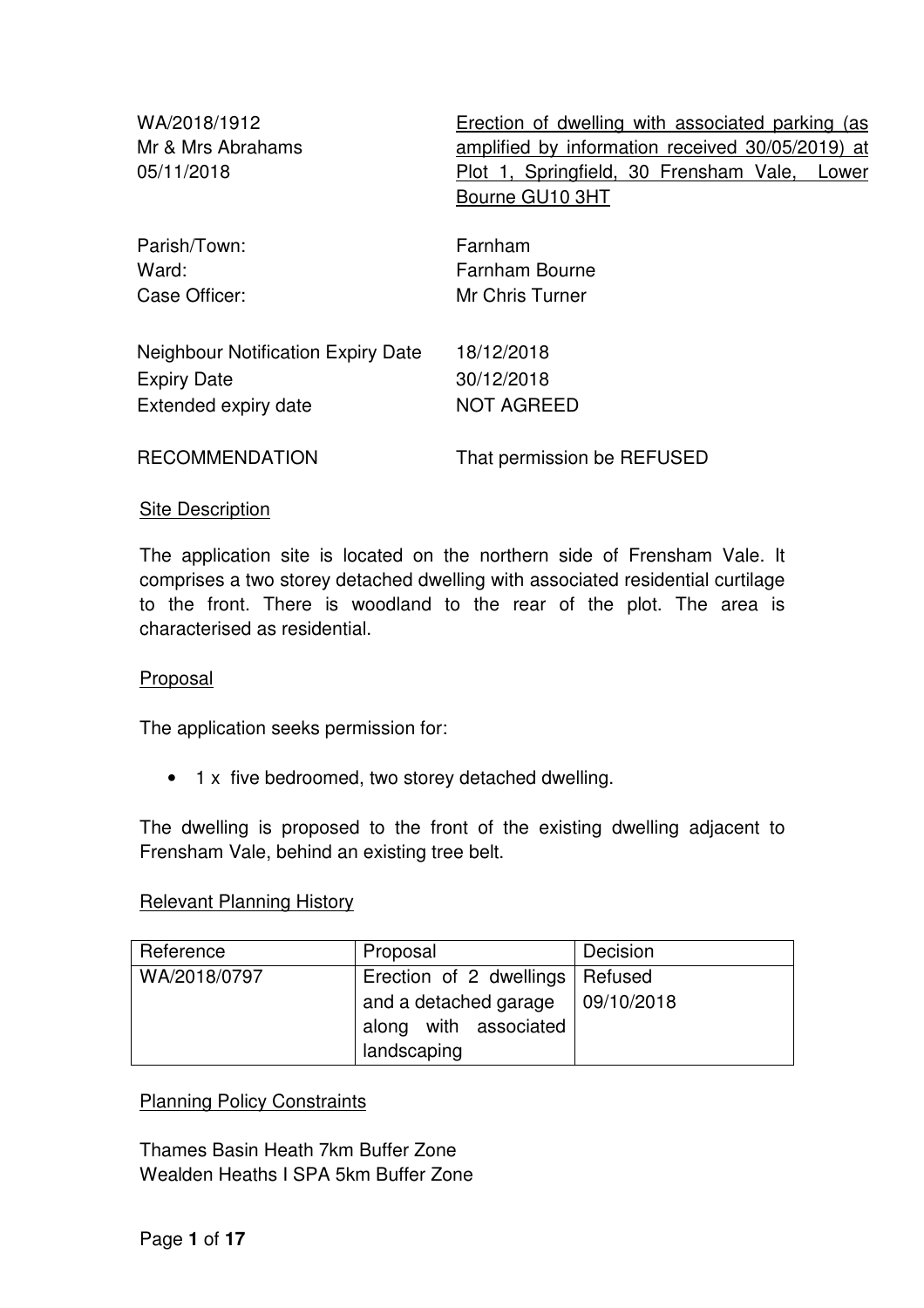Ancient Woodland 500m Buffer Zone Land Outside Built-up Area Boundary – Farnham Neighbourhood Plan Countryside beyond the Green Belt

## Development Plan Policies and Guidance

The Development Plan and relevant policies comprise:

- Waverley Borough Local Plan (Part 1): SP1, SP2, ALH1, ST1, RE1, RE3, TD1, NE1, NE3, CC1 and CC4.
- Farnham Neighbourhood Plan (made May 2017): FNP1, FNP10, FNP11, FNP12, FNP13 and FNP30.
- Waverley Borough Local Plan 2002 (retained policies February 2018): D1, D4, D8, and D9.
- South East Plan: Saved policy NRM6

In accordance with the National Planning Policy Framework (NPPF) due weight has been given to the relevant policies in the above plans.

Other guidance: The National Planning Policy Framework 2019 (NPPF) The National Planning Practice Guidance 2014 (NPPG) Residential Extensions Supplementary Planning Document 2010 (SPD) Council's Parking Guidelines (2013) Surrey Vehicular and Cycle Parking Guidance (2018) Farnham Design Statement (2010)

Consultations and Town/Parish Council Comments

| <b>Town/Parish Council</b> | Farnham Town Council strongly          |
|----------------------------|----------------------------------------|
|                            | objects to the erection of a dwelling  |
|                            | (along with a further two proposed     |
|                            | dwellings, application WA/2018/1931    |
|                            | and WA/2018/1932, at the same          |
|                            | location) not in line with Farnham     |
|                            | Design Statement and                   |
|                            | Neighbourhood Plan Policy FNP1a),      |
|                            | d), f), g), FNP10 and being outside    |
|                            | the Built up Area Boundary. The        |
|                            | subdivision of larger plots is         |
|                            | unacceptable as it has detrimental     |
|                            | impacts on the characteristics of the  |
|                            | semi-rural area. The front of the site |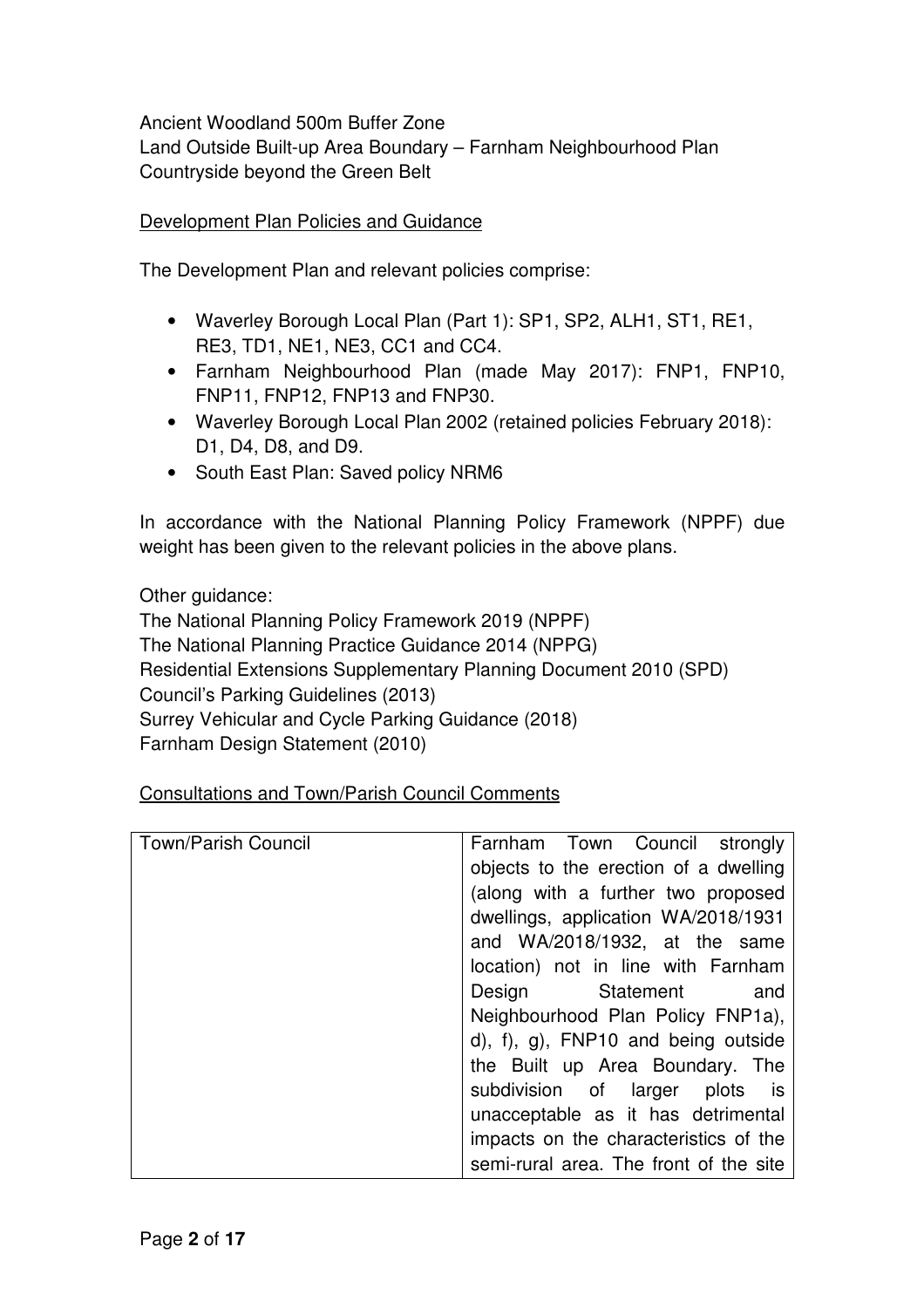|                                       |                               | is in Flood Zone 3. |  |    |     |
|---------------------------------------|-------------------------------|---------------------|--|----|-----|
| <b>Environment Agency</b>             | No objection.                 |                     |  |    |     |
| <b>Surrey County Council Highways</b> | No                            | objection subject   |  | to | the |
|                                       | implementation of conditions. |                     |  |    |     |
| <b>Surrey Wildlife Trust</b>          | <b>No</b>                     | objection subject   |  | to | the |
|                                       | implementation of conditions. |                     |  |    |     |

## **Representations**

Site notices were displayed around the site on 11/12/2018.

Neighbour notification letters were sent on 22/11/2018.

45 letters have been received raising objection on the following grounds:

Harm to countryside and semi-rural character of area

- The proposed house is situated beyond the Built Up Area Boundary and would have a harmful impact on the intrinsic character and beauty of the countryside and the Area of Special Environmental Quality.
- Development erodes the rural and wooded landscape.
- The proposal comprises urban creep and would lead to the infilling of the gap between the existing settlements of Lower Bourne and Rowledge.
- The proposal would lead to the pressure of fragmentation and overdevelopment.
- The provision of a driveway has already contributed to the erosion of the semi-rural character of the area.
- The removal of the existing fence should not be regarded as a planning benefit for the proposal.

Flood Risk

- The proposal would increase the risk of flooding to nearby properties; the culvert running parallel to the road is often at full capacity and frequently spill onto the road;
- It has not been demonstrated that the site is sequentially preferred or that the proposal meets the exception test with regards to flooding.
- No evidence of safe escape has been provided in the event of flooding as the only escape route is across the flood plain and there is no dry escape route beyond local roads (as required by the Flood Risk Practice Guide).
- The flood risk assessment undertaken by the applicants is flawed and does not account for climate change.
- There are technical inaccuracies in the Flood Risk Assessment.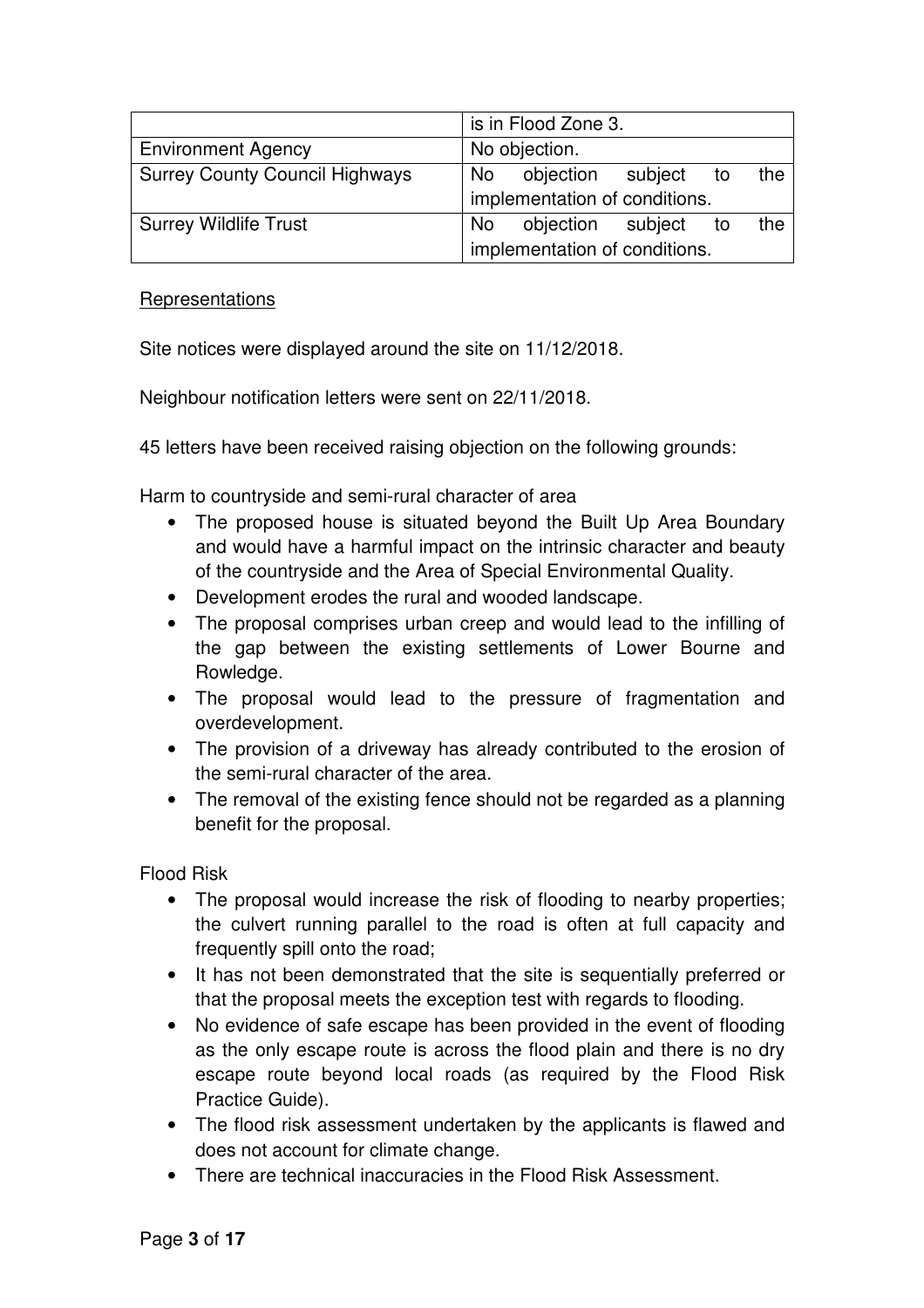## **Biodiversity**

• The urbanisation of the site would harm the biodiversity of the area and erode the Frensham Vale Wildlife Corridor 04.

Contrary to Farnham Neighbourhood Plan

- The development is not sustainable as it does not accord with the Farnham Neighbourhood Plan (outside of Built Up Area Boundary) and there is not extenuating circumstance to warrant a departure from the Plan; it is not required in order to meet housing allocations.
- The proposal would not enhance the Countryside.
- Although there is a Farnham Neighbourhood Plan Review, this does not provide a basis for arguing for ad hoc release of land that is demonstrably in conflict with up-to-date development plan policies and boundaries because there is an agreed 5 year land supply.

## General

- The development does not overcome previous reasons for refusal for the development of the site for 3 houses.
- The proposal comprises garden grabbing.
- This is one of three applications made for the same overall existing garden site. It is imperative that three plots must be viewed as a single application and they would have a cumulative negative effect.
- The site falls within the Buffer Zones of the Wealden Heaths and Thames Basin Heaths SPAs.
- The same reasons that saw an application at 35 Frensham Vale refused apply to this application.
- The proposal conflicts with the Farnham Design Statement 2010, FNP1 of the Farnham Neighbourhood Plan and Policies D1, D4, RE1 and BE3 of the Local Plan 2002.

1 letter has been received neither in support or objection

#### Planning Considerations

# Principle of Development

Policy SP1 of the Local Plan (Part 1) 2018 states that when considering development proposals, the Council will take a positive approach that reflects the presumption in favour of sustainable development contained in the National Planning Policy Framework (NPPF). It will always work proactively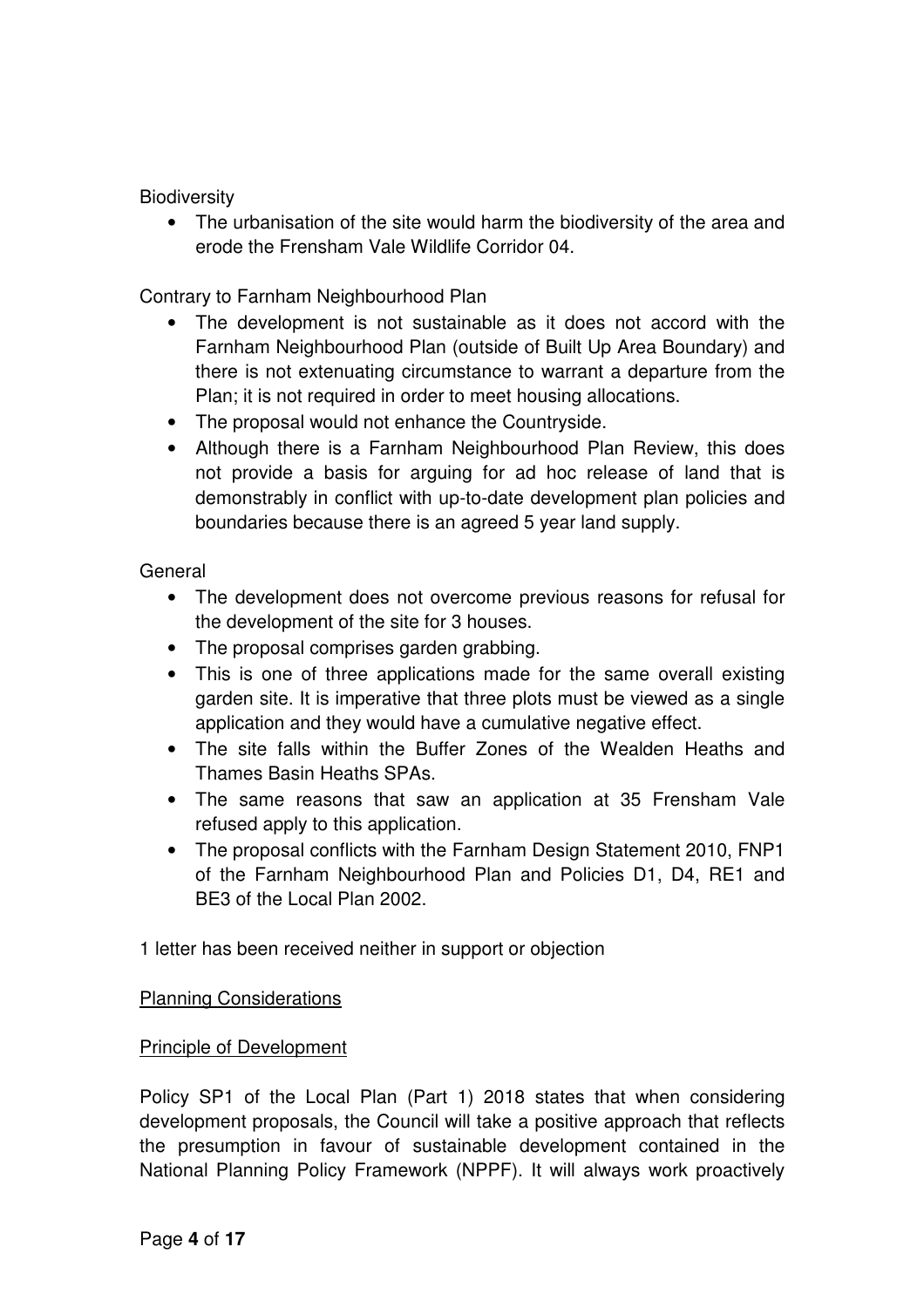with applicants to find solutions so proposals can be approved wherever possible, and to secure development that improves the economic, social and environmental conditions in the area.

Policy SP2 of the Local Plan (Part 1) 2018 states inter alia, the Council should maximise opportunities for the redevelopment of suitable brownfield sites for housing.

The site is previously developed land and could therefore be considered suitable for development subject to other Policies in the Development Plan.

## Five year housing land supply

The Council published its 5 year housing land supply statement in July, with a base date of 1st April 2019. This document confirms that, with an additional buffer of 20%, the Council has 5.2 years' worth of housing supply. Therefore, the Council can demonstrate the requirement of paragraph 73 of the NPPF.

Notwithstanding this the contribution of 1 additional dwelling would not make a significant contribution to the five year housing land supply.

## Planning history and differences with previous proposal

The planning history is a material consideration.

Planning permission has been previously refused under application WA/2018/0797 for the erection of two dwellings.

The differences between the current proposal and that application are:

• The proposal is for a single dwelling and the dwelling is now orientated to face towards the west. The dwelling is roughly in the same location as 'Plot 1' of permission WA/2018/0797. The elevations have been revised and the proposal no longer features an integrated garage.

The test is whether having regard to the changes, the current proposal has overcome the objections to the previously refused scheme and is acceptable in its own right.

#### Impact on Countryside beyond the Green Belt and Visual Amenity

The site is located within the 'Countryside beyond the Green Belt' outside any defined settlement area. Policy RE1 states that in this area the intrinsic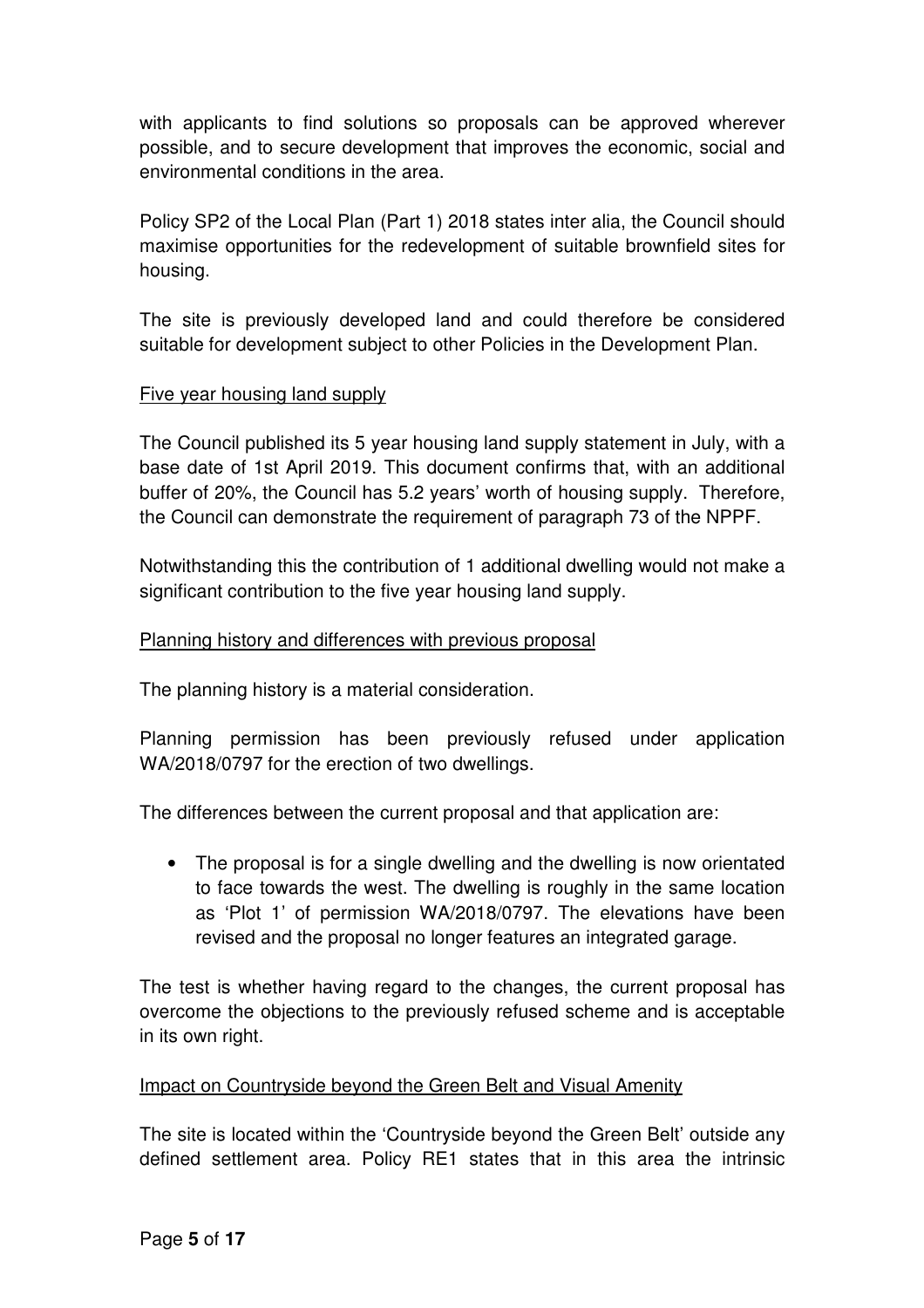character and beauty of the countryside will be recognised and safeguarded in accordance with the NPPF.

Policy FNP10 of the Farnham Neighbourhood Plan 2017 states that outside the 'Built up Area Boundary', priority will be given to protecting the countryside from inappropriate development and is broken into parts 'a-e'. Parts 'b', 'c' and 'd', refer to designations not relevant to this application. The parts 'a' and 'e' of the policy states development would only be permitted whereby it would:

a) be in accordance with Policies FNP16, 17 and 20 or other relevant Policies in the Neighbourhood Plan or other relevant planning policies applying to the area.

e) would enhance the landscape value of the Countryside and, where new planting is involved, use appropriate native species.

Policy FNP11 of the Farnham Neighbourhood Plan states that proposals that fail to address impacts upon the visual setting, landscape features of the site and surroundings and biodiversity or which lead to increased coalescence will not be supported.

Policy TD1 of the Local Plan 2018 (Part 1) requires development to be of high quality design and to be well related in size, scale and character to its surroundings. Retained Policies D1 and D4 of the Local Plan 2002 are attributed substantial and full weight respectively due to their level of consistency with the NPPF 2019.

The Farnham Neighbourhood Plan advises that new development should be designed to be a high quality which responds to the heritage and distinctive character of the individual area of Farnham in which it is located.

The site is located within 'The Bourne' character area. The Farnham Design Statement (2010) outlines that new development within 'The Bourne' should respect and be sympathetic to the immediate architectural surroundings in terms of pattern, scale, material and form. Building heights should reflect those in the area and the effect on the street scene should be carefully considered. It goes on to state trees and hedges are essential features of 'The Bourne'.

The proposed dwelling would be located to the front of the existing residential dwelling. Views into the existing site are partially obscured by the existing tree line adjacent to the highway; however, there is a large degree of intervisibility from the highway. In the wider context views into the site are limited.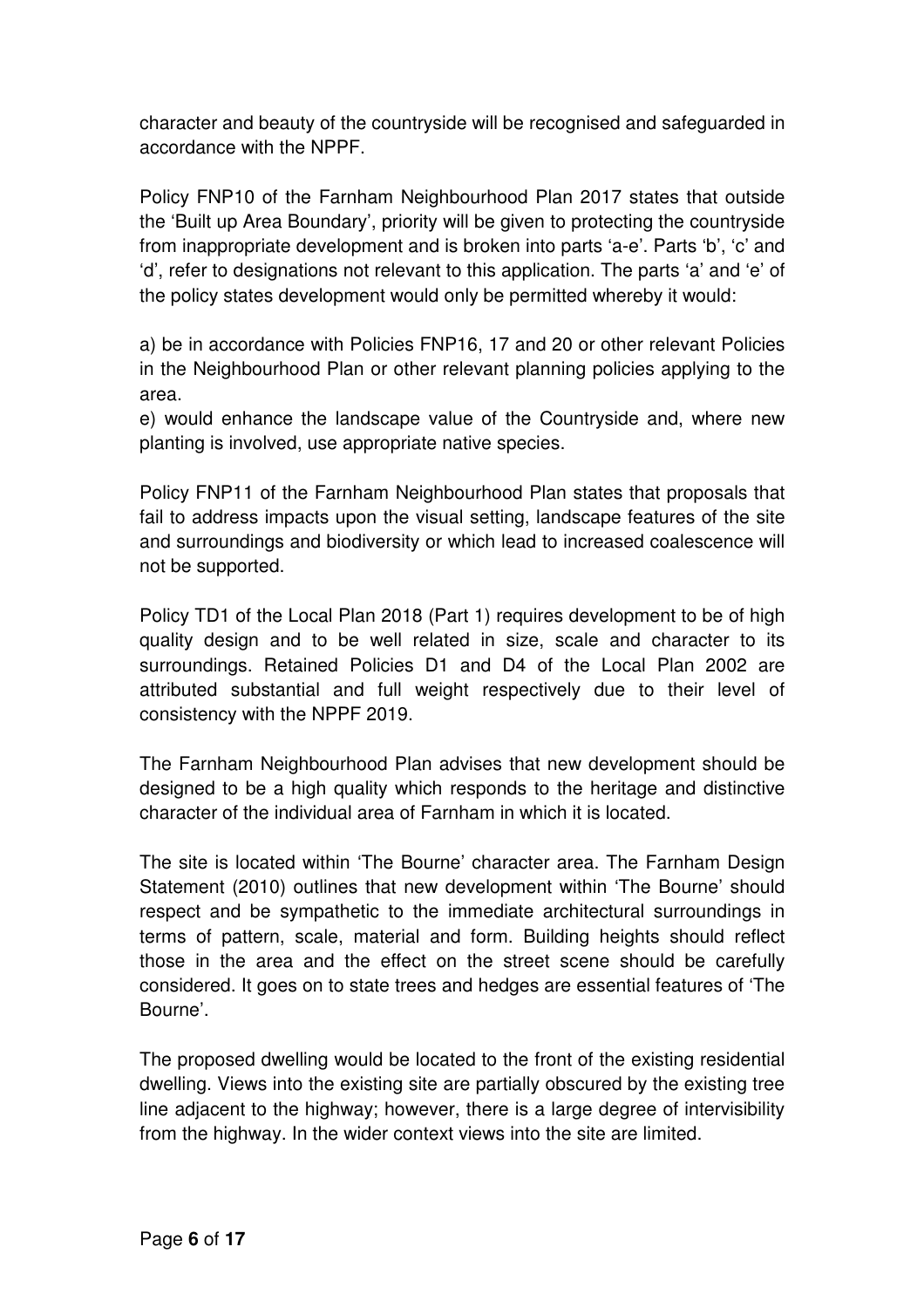The introduction of built form in this location would be noticeable in short term views which would be harmful to the overall landscape. The proposal would result in built form which would not maintain the visual interests of the surrounding area

Whilst it is acknowledged that the site is located within proximity of the settlement boundary to the east and there are other dwellings along Frensham Vale. Officers note that the dwellings become more sporadic to the west of the settlement boundary. The scattered dwellings in the surrounding area characterise the sense of openness and lack of built form. As such a new dwelling in this location would erode this character.

The applicant has submitted plans which show the provision of new planting and hedgerows, with a view to enhancing the existing landscape and have provided details of the species that would be used. The applicant also proposes to remove an existing wooden fence from the site where it adjoins the public highway.

Officers consider that the introduction of built form in this location and the overall impact of development would be harmful to the intrinsic character and beauty of the countryside, which would not be mitigated through the planting of native species in this location or the removal of an existing wooden fence.

Given that the proposal would be harmful to the intrinsic character and beauty of the countryside, in the interest of sustainable development it would not be considered entirely consistent with the environmental objective of sustainable development as set out within paragraph 8 of the NPPF.

Officers consider that that the conclusions of the submitted Landscape and Visual Impact assessment do not represent a fair assessment of the development and do not agree with the conclusions that the provision of a dwelling in this location would result only in the loss of residential lawn and that the removal of close board wooden fence and use of native planting would outweigh the harm to the intrinsic character and beauty of the countryside.

Notwithstanding this conclusion, the provision of one new dwelling would not lead to increased coalescence between settlements.

The proposed dwelling would be two storeys in form and would be distinctive in their design. Notwithstanding the comments above in relation to landscape, the proposed scale of the dwellings would be appropriate. The materials proposed would be considered acceptable and would not be harmful to the character of the surrounding area.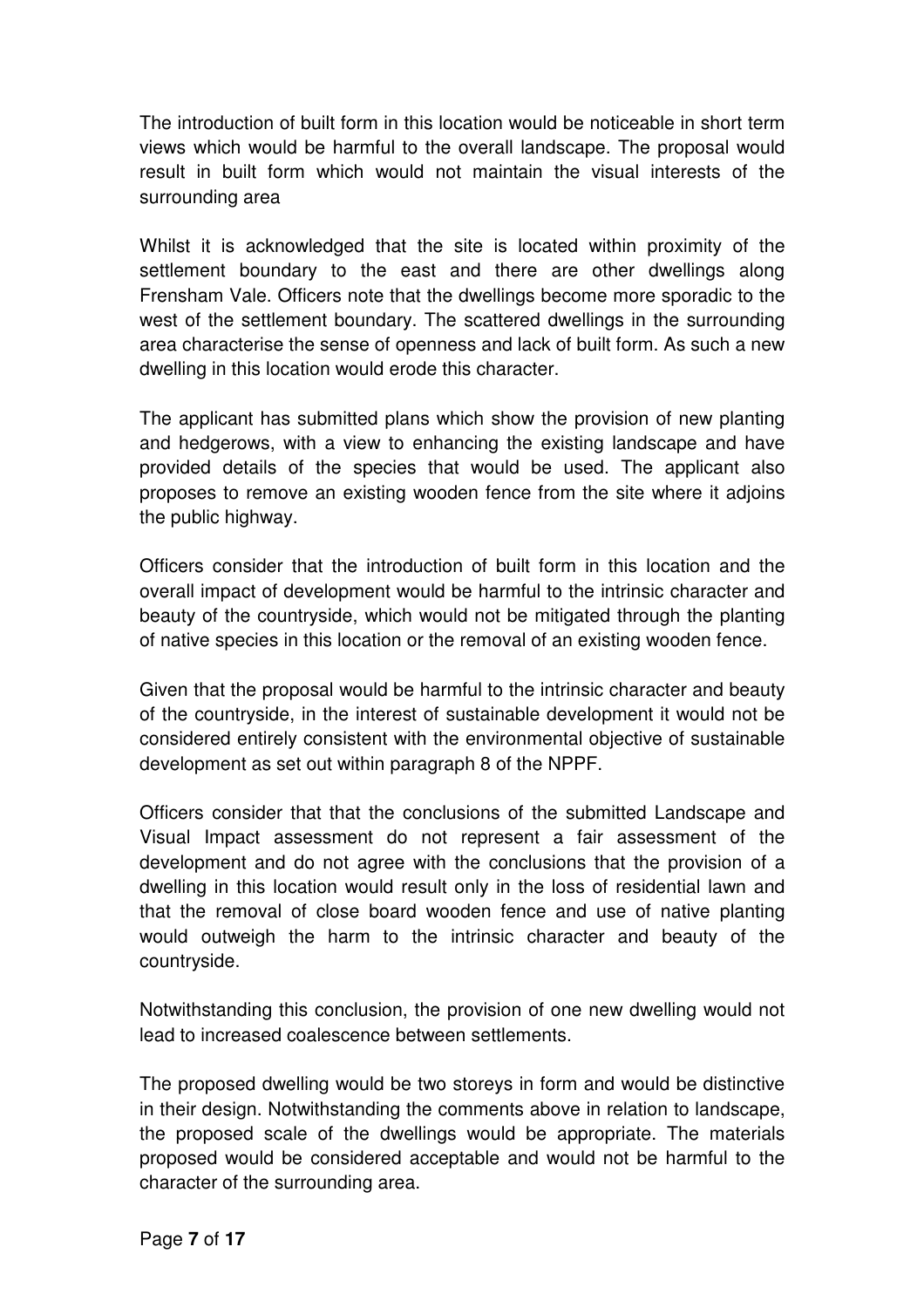The proposal would therefore be considered to conform with Policy TD1 of the Local Plan (Part 1) 2018, Policies FNP1 of the Farnham Neighbourhood Plan 2017 and retained Policies D1 and D4 of the Local Plan 2002. However, the proposal would therefore be considered contrary to Policy RE1 of the Local Plan 2018 and Paragraphs 8 and 170 of the NPPF.

## Impact on residential amenity

Policy TD1 of the Local Plan 2018 (Part1) seeks to ensure that new development is designed to create safe and attractive environments that meet the needs of users and incorporate the principles of sustainable development. Retained Policies D1 and D4 of the Local Plan 2002 are given substantial and full weight respectively due to their consistency with the NPPF 2019.

The Residential Extensions SPD advises that there should be a minimum of 18m from proposed windows to the residential amenity areas of adjoining neighbours and a minimum of 21m from the rear elevation of existing dwellings to the rear elevation of proposed dwellings.

Residential dwellings surround the site. To the north is the host dwelling and its associated amenity area, with a tennis court and swimming pool. The proposed dwelling would be orientated so that the side of the

To the north is the host dwelling, the primary amenity area to this dwelling is located to the south of the host dwelling and therefore sits adjacent to the amenity areas of the proposed dwelling. The proposed dwellings are considered to be adequately separated not to have a materially harmful impact on the host dwelling or other surrounding neighbours by way of an overbearing impact, harmful loss of light or outlook.

The proposed dwelling would be adequately separated from the host dwelling and would meet the Residential Extension's guideline in relation to the separation distance to amenity areas and the elevations of this dwelling from proposed windows. Officers are therefore satisfied the proposal would not have a harmful impact on the privacy of the host dwelling. In relation to the adjoining neighbour at Springfield Lodge, the proposed dwelling would have first floor windows with an outlook to the west. Owing to the proposed separation distance, Officers are satisfied the proposal would not have a harmful impact on privacy of this dwelling.

Officers are satisfied that the proposed dwelling would be adequately separated from the neighbours to the south that it would not have a materially harmful impact on the privacy of these neighbours.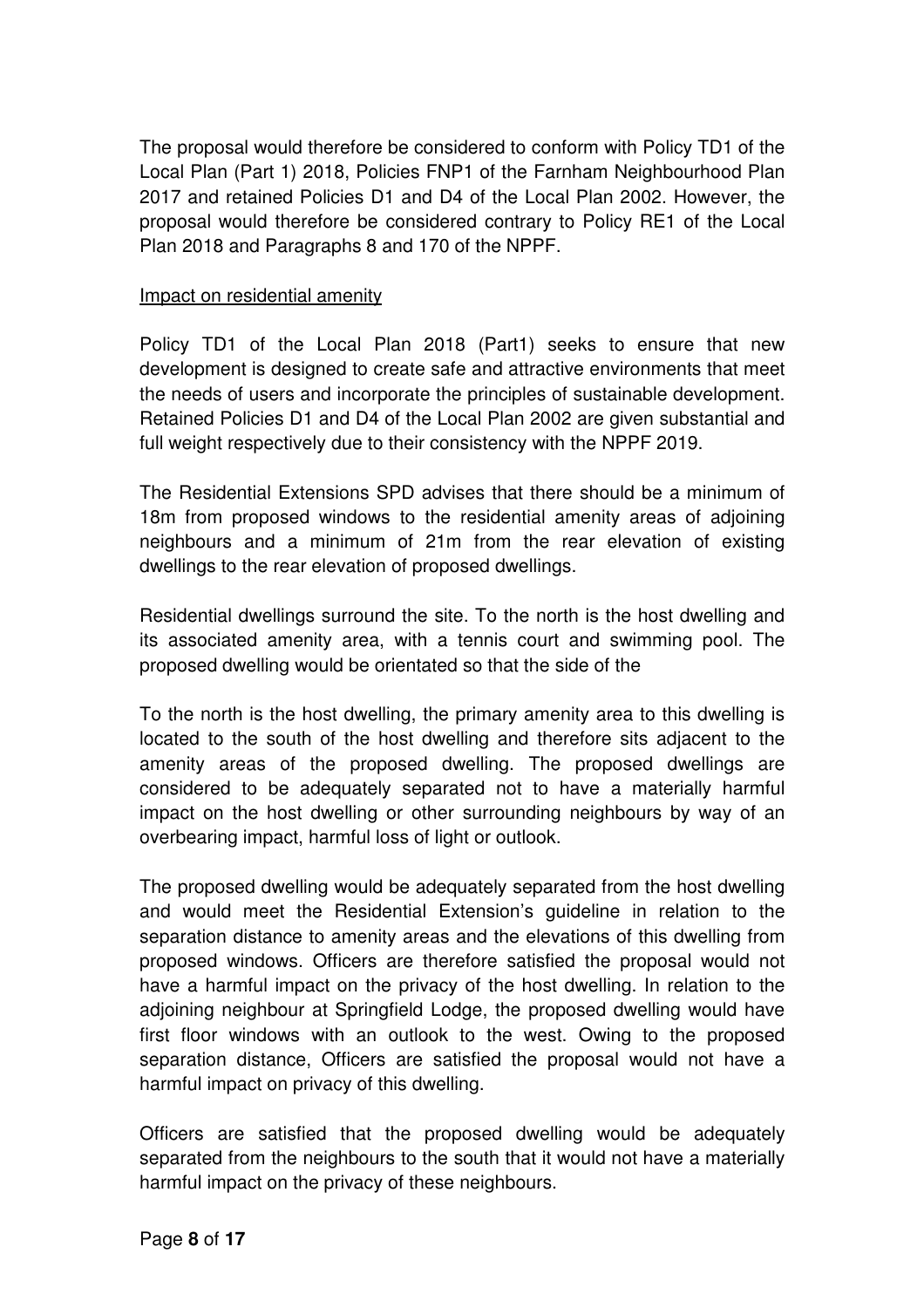The proposal would therefore be considered to conform with Policy TD1 of the Local Plan (Part 1) 2018, Policy FNP1 of the Farnham Neighbourhood Plan 2017 and retained Policies D1 and D4 of the Local Plan 2002.

### Standard of Accommodation

The Government Technical Housing standards – nationally described space standards (2015) requires dwellings to meet certain internal space standards in order to ensure that an appropriate internal standard of accommodation has been provided for future occupiers. Until the Council has a Local Plan Policy in respect of these standards, they should only be given limited weight and used as guidance to inform the decision on this proposal.

Policy TD1 seeks to maximise the opportunity to improve the quality of life, health and well-being of current and future residents through the provision of appropriate private amenity space and appropriate internal space standards for new dwellings.

The proposal would provide 1 x 5 Bedroom dwelling with bed space for 10 persons.

The proposed dwellings would meet all the required standards regarding floor area and bedroom sizes. Furthermore, the bedrooms each meet the required minimum widths and are served by an appropriate level of light and outlook. As such, the proposal is considered to provide an adequate standard of accommodation for future residents.

The proposed dwelling is located adjacent to some mature trees, as such Officers have had regard to the impact of these trees onto the overshadowing of the dwelling and the amenity area. Officers consider that whilst the dwelling would at times be partially shaded by the adjoining tree belt, Officers would be satisfied that it would not have a harmful impact on the amenity of this dwelling.

The proposal would therefore be considered to meet the required internal space standards and would provide suitable private amenity space in accordance with Policy TD1 of the Local Plan 2018 (Part 1).

#### Impact on Trees

Policy NE2 of the Local Plan (Part 1) 2018 states that the Council will seek, where appropriate, to maintain and enhance existing trees, woodland and hedgerows within the Borough. Retained Policies D6 and D7 of the Local Plan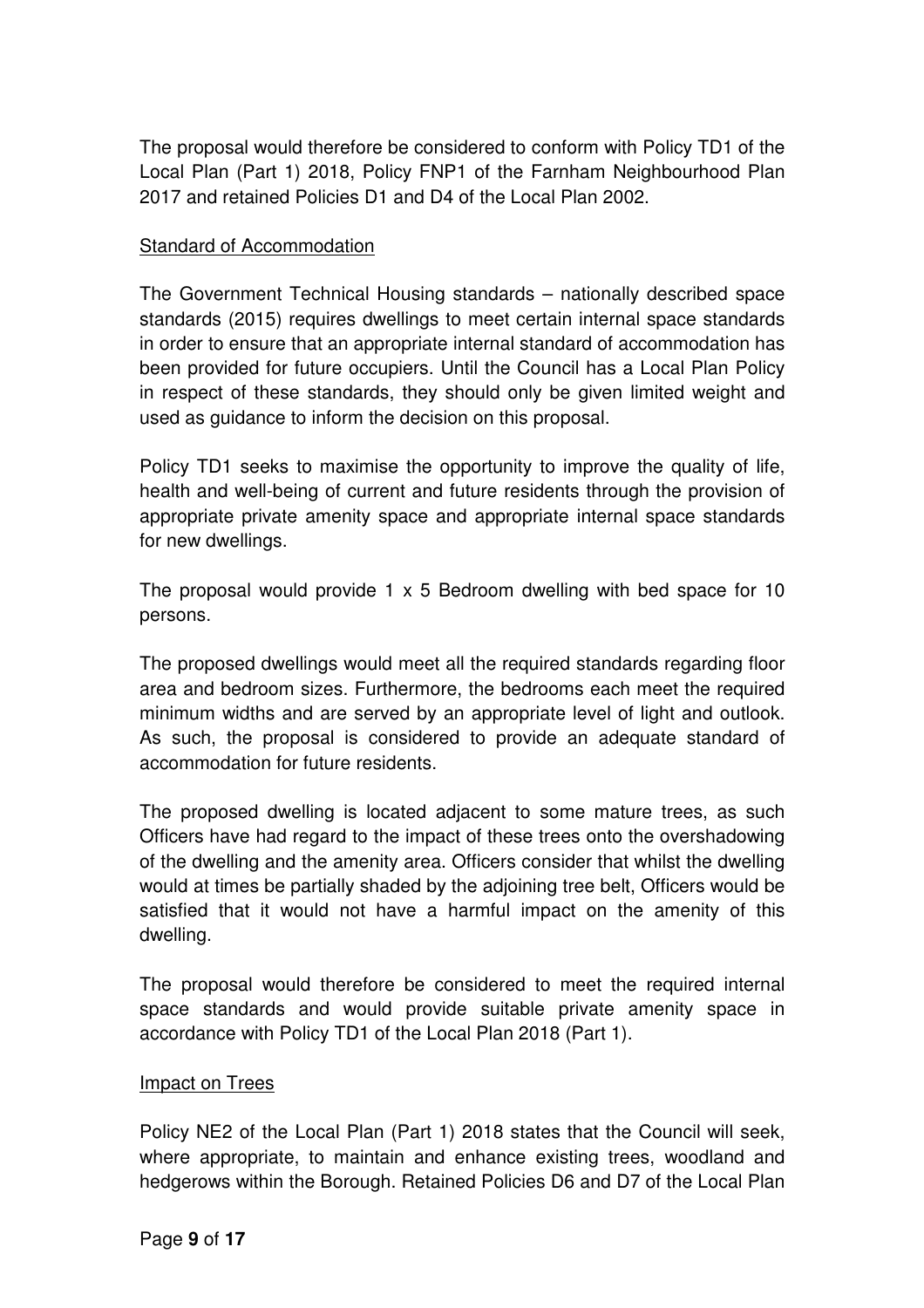2002 are attributed full and significant weight respectively due to their level of consistency with the NPPF 2019.

The Council's Tree Officer has been consulted on the application. They have not raised objection to the scheme as the proposed dwellings would be adequately separated from the existing trees and there would be no further excavation into the root protection areas as part of this proposal.

The proposal is therefore considered to accord with Policy NE2 of the Local Plan (Part 1) 2018 and retained Policies D6 and D7 of the Local Plan 2002.

## Impact on Ancient Woodland

The NPPF states that planning permission should be refused for development resulting in the loss or deterioration of aged or veteran trees found outside ancient woodland, unless the need for, and benefits of, the development clearly outweigh the loss. Policies D6 and D7 broadly support the aims of the NPPF stating that the Council will protect significant trees and groups of trees and hedgerows through planning control.

The application site is within 500m of ancient woodland. As the proposal is for one dwelling it is not considered to be materially harmful to the ancient woodland and would be in accordance with Policies D6 and D7. The proposal is considered acceptable in this regard.

#### Impact on Highway and Parking Provision

Policy ST1 of the Local Plan 2018 (Part 1) states that the Council will work in partnership with Surrey County Council to ensure development schemes make appropriate provision for parking and maximise sustainable transport modes.

Policy CC2 of the Local Plan 2018 (Part 1) states that proposals will be designed to encourage walking and cycling.

The proposed dwelling would use an existing access and therefore Officers are satisfied that the provision of two dwellings in this location would not prejudice highway safety.

The Council's Parking Guidelines Document advises that for dwellings of this size outside of the Town Centre there should be a provision of three parking spaces per unit and there should be a minimum of three cycle spaces for dwellings of this size.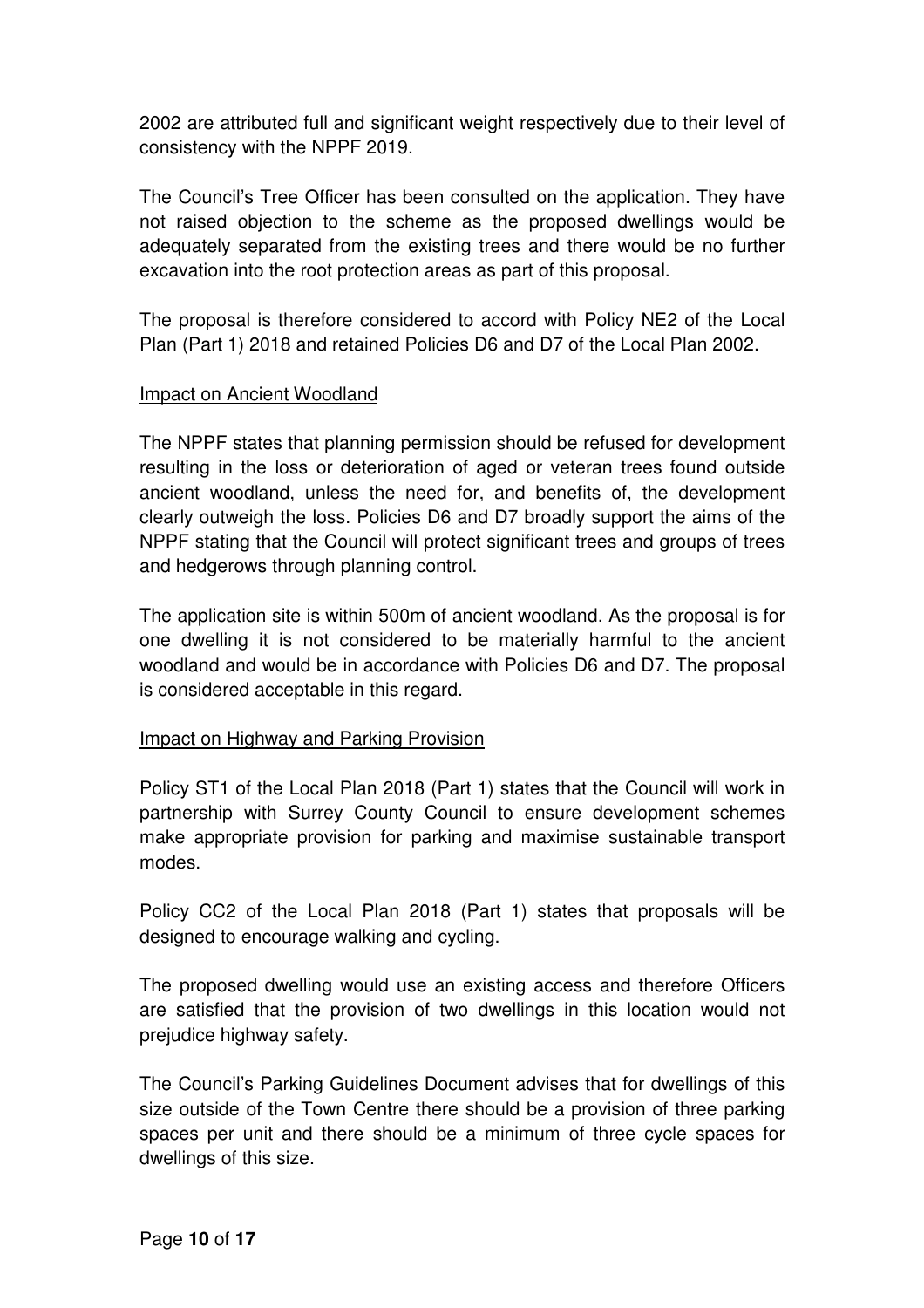The dwelling would be served by a double garage and a large driveway. Officers are satisfied that there would be adequate cycle and vehicular parking for this dwelling.

The proposal would therefore be considered to accord with Policy ST1 and CC2 of the Local Plan (Part 1) 2018.

## Impact on Flooding

Paragraph 155 of the NPPF states that inappropriate development in areas at risk of flooding should be avoided by directing development away from areas at highest risk of flooding (whether existing or future). Where development is necessary in such areas, the development should be made safe for its lifetime without increasing flood risk elsewhere. The NPPF goes on to state that development should not be permitted if there are reasonably available sites appropriate for the proposed development in areas with a lower risk of flooding.

Paragraph 163 of the NPPF states that where appropriate applications should be supported by a site-specific flood risk assessment. Development should only be allowed in areas at risk of flooding where in light of this assessment it can be demonstrated that:

a) within the site, the most vulnerable development is located in areas of lowest flood risk, unless there are overriding reasons to prefer a different location;

b) the development is appropriately flood resistant and resilient;

c) it incorporates sustainable drainage systems, unless there is clear evidence that this would be inappropriate;

d) any residual risk can be safely managed; and

e) safe access and escape routes are included where appropriate, as part of an agreed emergency plan.

Policy CC4 of the Local Plan (Part 1) 2018 states that development must be located, designed and laid out to ensure that it is safe and that the risk from flooding is minimised whilst not increasing the risk of flooding elsewhere.

Table 2 of the Flood Risk and Coastal Change PPG identifies that buildings for residential development are classified as 'more vulnerable' types of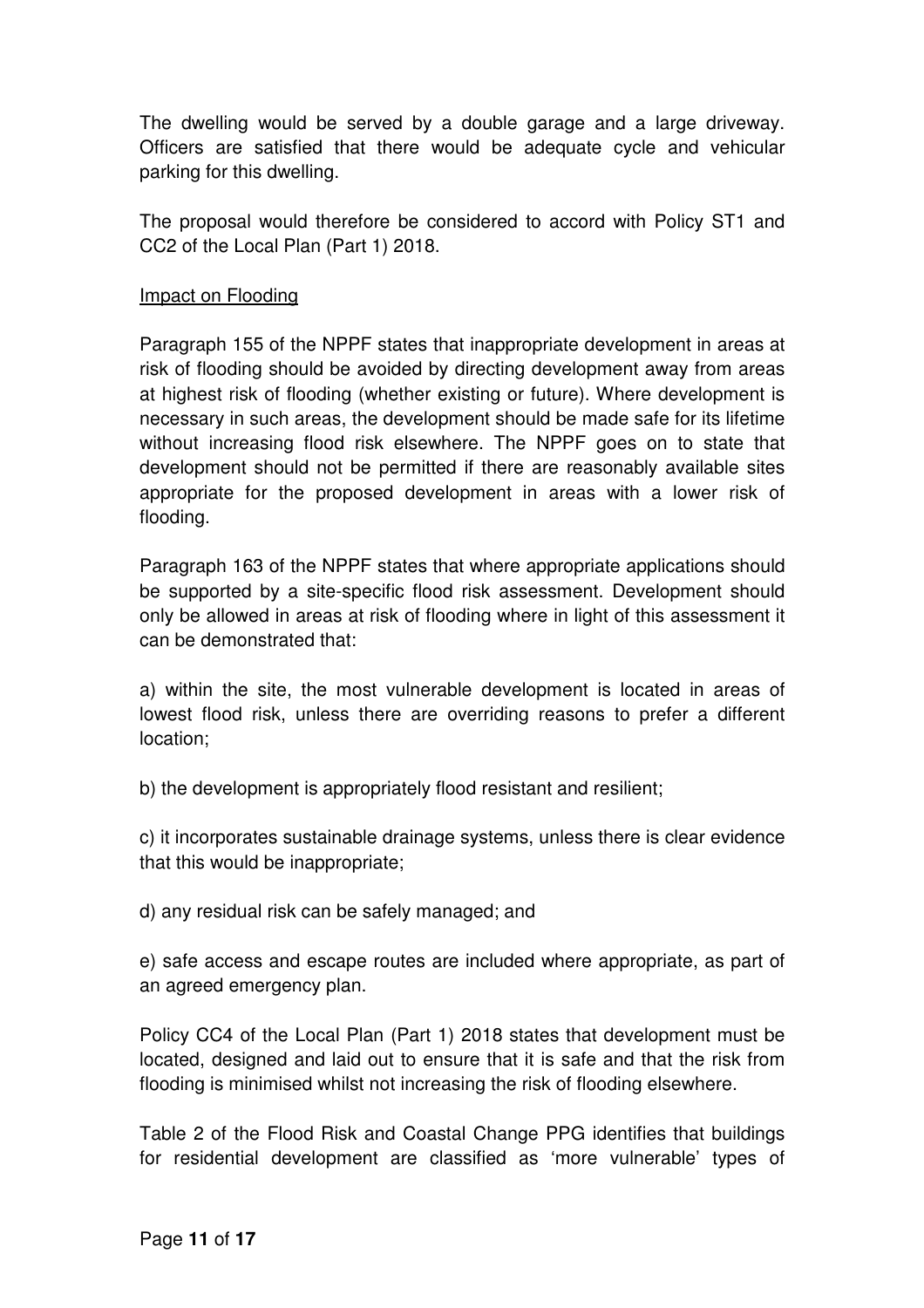development and therefore a site-specific flood risk assessment is considered to be appropriate for this proposal.

In support of the application, the applicant submitted a Flood Risk Assessment by the Stilwell Partnership dated October 2018. Following comments from the Environment Agency the applicants submitted a revised Flood Risk Assessment dated May 2019 by the Stilwell Partnership.

The Environment Agency have raised no objection to the proposal and are satisfied that the proposed dwelling is located within Flood Zone 1 and that this has been adequately demonstrated by the site specific flood risk assessment.

The Environment Agency note that part of the existing access across the site to the existing house remains in Flood Zone 3, this part of the access track lies outside of the redline of this application. As the proposal site lies entirely within Flood Zone 1, Officers are satisfied that there would be no risk of flooding to the occupiers of the proposed dwelling.

However as this has been raised by the Environment Agency, Officers have had regard to the part of the access track located outside of the application redline, which is located within the Flood Zone and leads to the host dwelling and have assessed this against the requirements of the EA guidance to determine safety in relation to access and egress.

Waverley Strategic Flood Risk Assessment 2018 provides an overview of the risk of flooding across the Borough. Section 5.4 details the requirements for safe access and egress to a site to enable the safe evacuation of people from the site in times of flood and enable the emergency services access to floods during periods of flood.

A safe access and egress route should allow occupants to enter and exit buildings and reach land within Flood Zone 1 using public rights of way without the intervention of emergency services.

Guidance prepared by the EA uses a calculation of Flood Hazard to determine safety in relation to Flood Risk. Flood hazard is a function of the flood depth and flow velocity at a particular point in the floodplain along with a suitable debris factor to account for the hazard posed by any material entrained by the floodwater.

The derivation of flood hazard is based on the methodology in Flood Risks to People FD2320, the use of which, for the purpose of planning and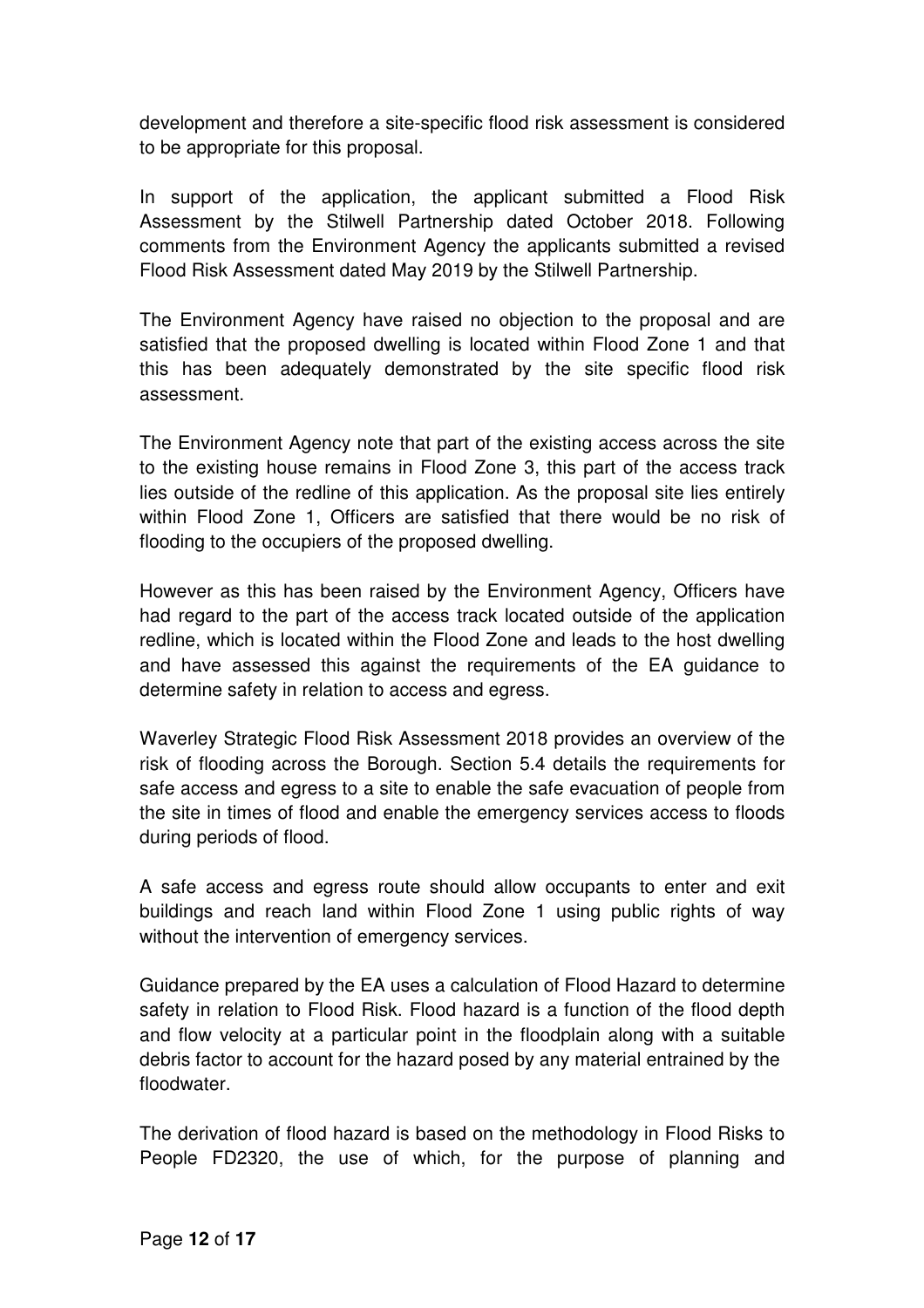development control, is clarified in the above mentioned publication and summarised in the below table:

| Less than 0.75 | Very low hazard - Caution                                             |
|----------------|-----------------------------------------------------------------------|
| 0.75 to 1.25   | Dangerous for some – includes<br>children, the elderly and the infirm |
| 1.25 to $2.0$  | includes the general public                                           |
| More than 2.0  | includes the emergency services                                       |

For developments located in areas at risk of fluvial flooding safe access / egress must be provided for new development as follows in order of preference:

· Safe dry route for people and vehicles.

· Safe dry route for people.

· If a dry route for people is not possible, a route for people where the flood hazard (in terms of depth and velocity of flooding) is low and should not cause risk to people.

· If a dry route for vehicles is not possible, a route for vehicles where the flood hazard (in terms of depth and velocity of flooding) is low to permit access for emergency vehicles. However the public should not drive vehicles in floodwater.

In all cases, a 'dry' access/egress is a route located above the 1% annual probability flood level (1 in 100 year) including an allowance for climate change.

The submitted Flood Risk assessment states that the Flood Hazard rating for the part of the existing access track outside of the site to the host dwelling would be low.

Officers are satisfied that the dwelling would be located within Flood Zone 1 and that regardless, there would be safe access and egress to other areas outside of the Flood Risk Zone.

Officers are therefore satisfied that the proposal would not increase the risk of flooding on site or elsewhere and that the proposal would be in accordance with with Policy CC4 of the Local Plan (Part 1) 2018 and the Waverley Strategic Flood Risk Assessment.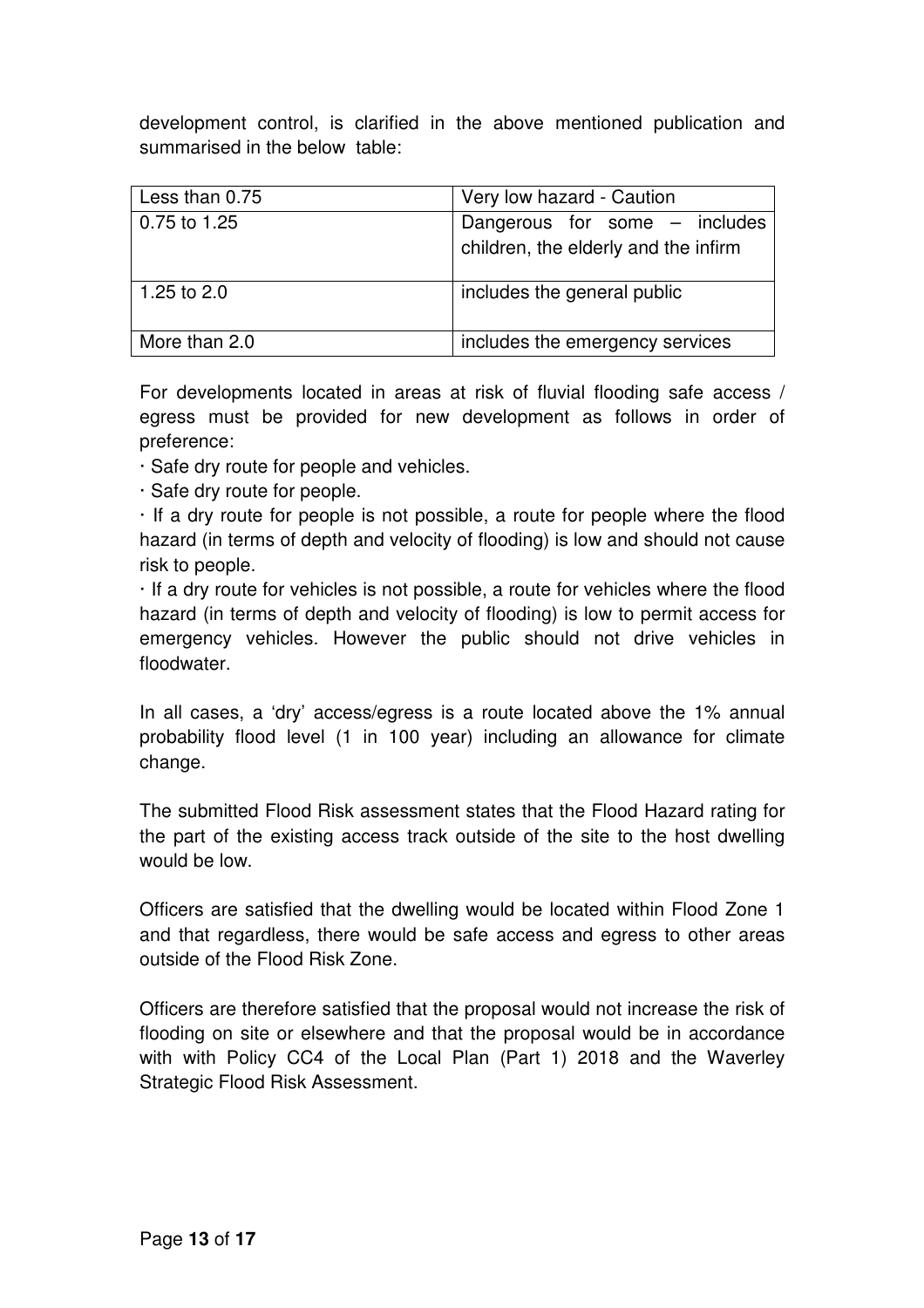## Effect on the SPA

The site is located within the Wealden Heaths I SPA 5km Buffer Zone and within the Thames Basin Heath 7km Buffer Zone.

The proposal would result in an increase in people (permanently) on the site. However, due to the availability of alternative recreational opportunities within the area, which could divert residents from use of the SPA, the proposal would not have a likely significant effect upon the integrity of the SPA. An appropriate assessment is not, therefore, required.

Natural England has been consulted on the application and have determined an appropriate assessment is not required.

## Biodiversity and compliance with Habitat Regulations 2017

Policy NE1 of the Local Plan 2018 (Part 1) states that the Council will seek to conserve and enhance biodiversity. Development will be permitted provided it retains, protects and enhances biodiversity and ensures any negative impacts are avoided or, if unavoidable, mitigated.

Further, Circular 06/2005 states 'It is essential that the presence or otherwise of protected species and the extent that they may be affected by the proposed development, is established before planning permission is granted.'

The application property does not fall within a designated SPA, SAC, SNCI or SSSI. It is not within 200m of ancient woodland or water, and is not an agricultural building or barn. Having regard to this, and the completed biodiversity checklist, it is considered that a biodiversity survey is not required in this instance.

Surrey Wildlife Trust have been consulted on the application. They have considered the submitted ecological report by David Archer Associated dated January 2018.

The report makes recommendations such as the carrying out of a pre-works check and supervision during initial construction works by a suitably qualified ecologist, the covering of trenches if left exposed overnight or the inclusion of a means of escape for animals, the provision of a sensitive lighting scheme in association with the proposed development. The report outlines some biodiversity enhancements such as the inclusion of species rich wildflower meadow areas within the landscaping, native hedging and bee friendly planting, the provision of roost units and bird boxes.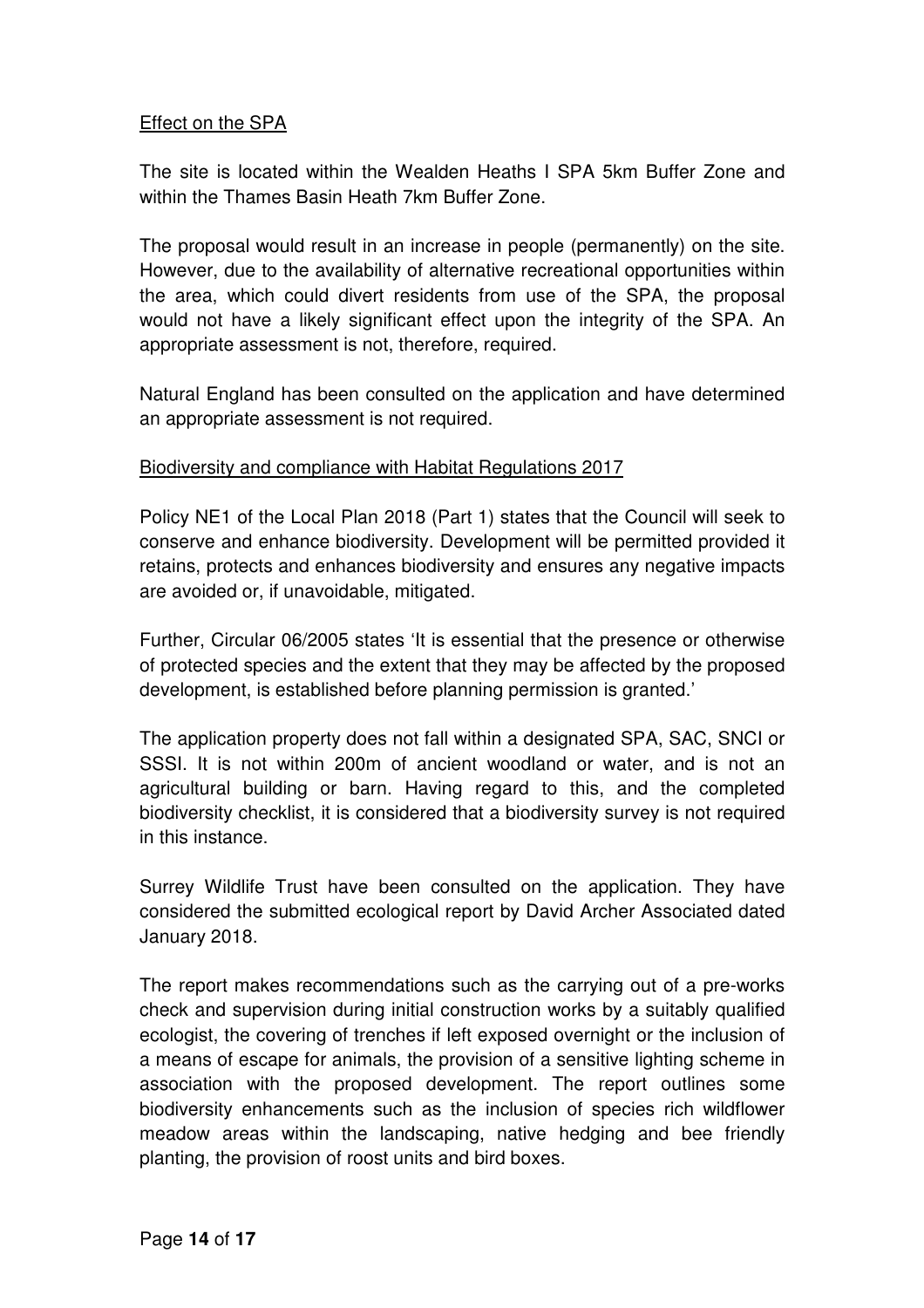Surrey Wildlife Trust has reviewed the proposals and advised that development is acceptable subject to conditions including that the development complies with the recommendations set out in the ecological report.

Subject to the implementation of conditions, the proposal would therefore accord with policy NE1 of the Local Plan (Part 1) 2018.

# Parish Council / Third Party Representations

The majority of comments from the Town Council and Third Party Representations have been addressed within the body of this report. A few remain outstanding.

Flood Risk – The Environment Agency has assessed the application and have raised no objection to the proposal. Officers have assessed the access and egress to the site and subject to an evacuation plan are satisfied that future occupiers would not be at risk from flooding. The site is within Flood Zone 1 and therefore, the proposal does not require a sequential assessment.

Biodiversity/ Wildlife Corridor - Surrey Wildlife Trust have been consulted on the application and do not raise objection to the scheme, Officers are therefore satisfied the proposal would not have a harmful impact on protected habitat or species in the area.

#### **Conclusion**

The planning balance assessment concludes that the proposal is not in accordance with the Development Plan and the benefits of one new dwelling would not outweigh the adverse impacts in relation to harm to the intrinsic character and beauty of the landscape. As such, planning permission is recommended for refusal.

#### **Recommendation**

That permission be REFUSED for the following reason:

1. The proposed development, by reason of its siting and scale, would materially detract from the intrinsic character and beauty of the countryside in conflict with Policy RE1 of the Waverley Borough Council Local Plan Part 1: Strategic Policies and Sites 2018, Policies FNP10 and FNP11 of the Farnham Neighbourhood Plan 2017 and paragraphs 8 and 170 of the NPPF 2019.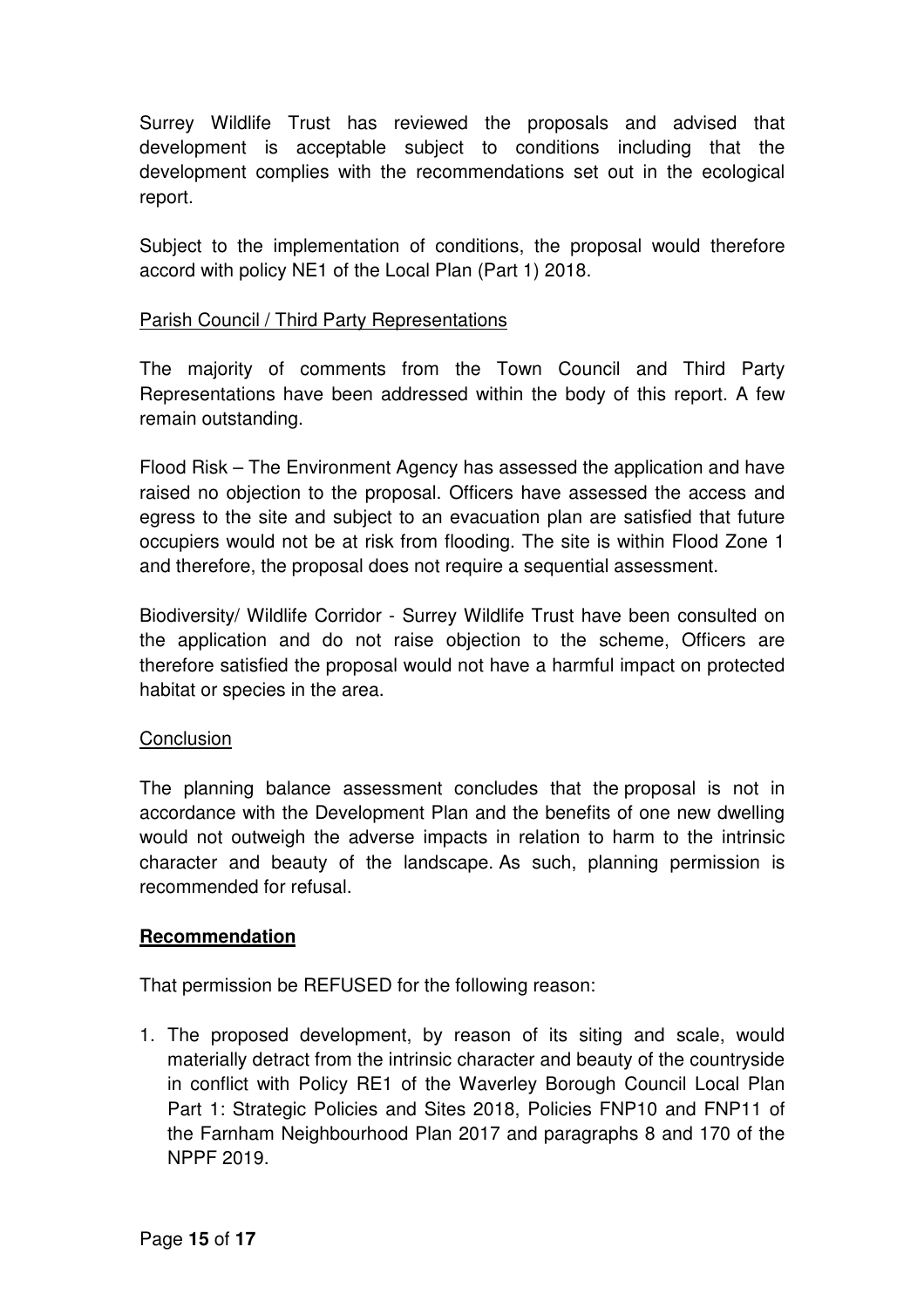### **Informatives**

The drawing numbers relevant to this decision are: PL100/N, PL99/E, PL101/C and PL102/C.

The Council confirms that in assessing this planning application it has worked with the applicant in a positive and proactive way, in line with the requirements of Paragraph 38 of the National Planning Policy Framework 2019.

| <b>Case Officer</b>                                                                                                                                                                                                  | Signed: Chris Turner Date: 30/08/2019 |                       |     |  |  |
|----------------------------------------------------------------------------------------------------------------------------------------------------------------------------------------------------------------------|---------------------------------------|-----------------------|-----|--|--|
|                                                                                                                                                                                                                      |                                       |                       |     |  |  |
| Time extension agreement in writing seen by signing off officer:                                                                                                                                                     |                                       |                       |     |  |  |
| Yes<br>No                                                                                                                                                                                                            | N/A                                   |                       |     |  |  |
| For Certificate of Lawfulness applications:                                                                                                                                                                          |                                       | Use/Operations/Matter |     |  |  |
|                                                                                                                                                                                                                      |                                       |                       |     |  |  |
| Agreed by Development Manager or Head of Planning Services                                                                                                                                                           |                                       |                       |     |  |  |
| This report has been agreed under the delegated authority by the Head of<br><b>Planning Services.</b><br>Decision falls within (number reference) of the Scheme of Delegation<br>(initialled by Authorising officer) |                                       |                       |     |  |  |
| Copy to Policy for SPA or infrastructure contributions?                                                                                                                                                              |                                       |                       | No  |  |  |
| Pass File to Enforcement                                                                                                                                                                                             |                                       |                       | No  |  |  |
| Is there an extant Enforcement Notice in place for the same or No<br>similar development served no more than 2 years previously?                                                                                     |                                       |                       |     |  |  |
| Does this application need to be referred to the Secretary of State in<br>line with Town and Country Planning (Consultation) Direction 2009?                                                                         |                                       |                       | No. |  |  |
| Notify Environmental Health Team of decision (send copy)                                                                                                                                                             |                                       |                       | No  |  |  |
| Is this subject to a legal agreement?                                                                                                                                                                                |                                       |                       | No  |  |  |